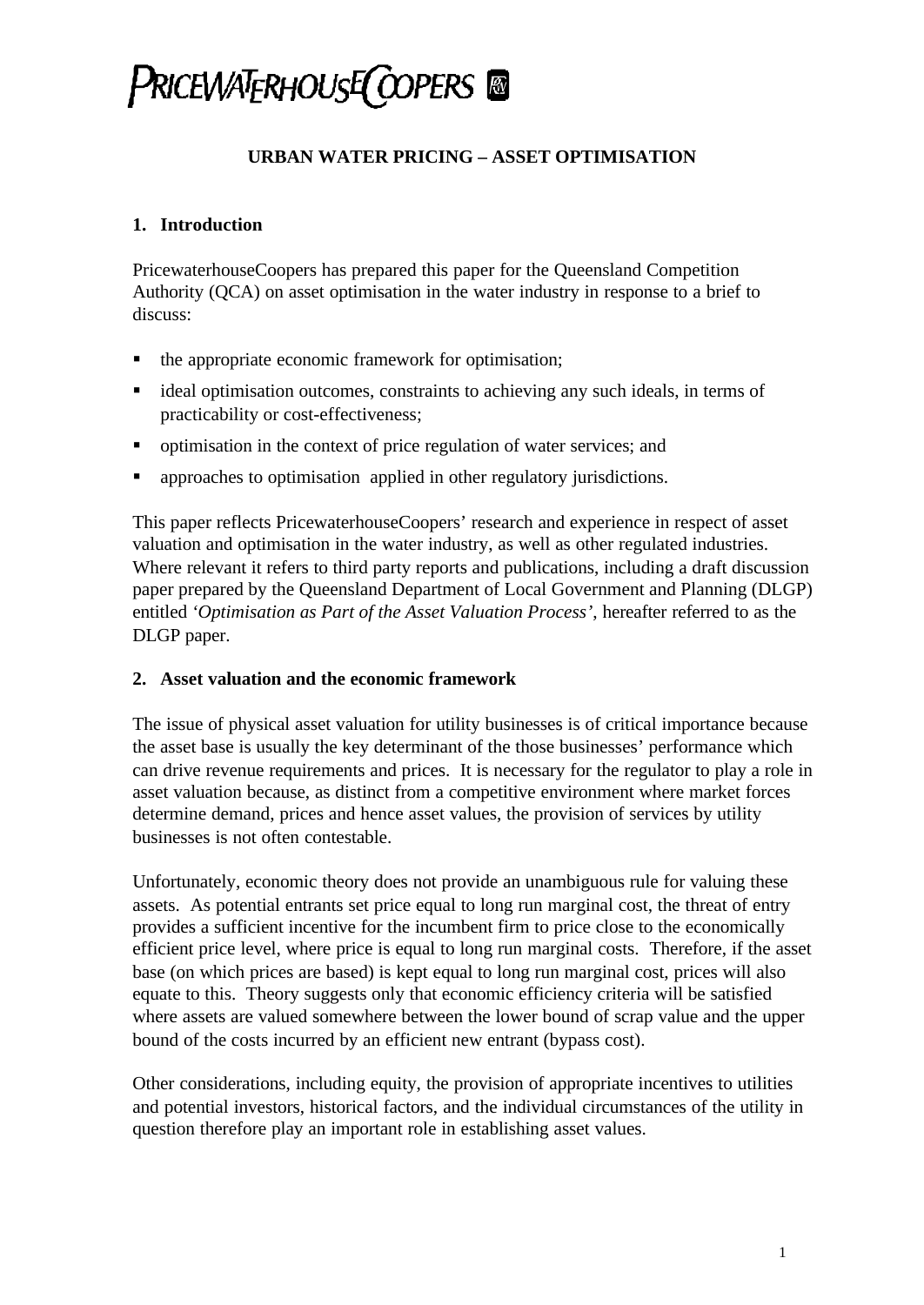As a consequence there are numerous methods for valuation of utility assets. The diagram below indicates some of the techniques available.



Under the COAG Agreements, Australian governments have given widespread support to the deprival value method of asset valuation in utility industries. This 'hybrid' approach provides that in respect of assets that are not surplus to requirements (which are generally valued at what they could be sold for) the value is measured at the minimum of:

- ß the Optimised Depreciated Replacement Cost (ODRC sometimes referred to as DORC); and
- ß Economic Value (EV sometimes referred to as the 'recoverable amount'). This is the present value of the future revenue stream, less operating costs, that the asset will generate.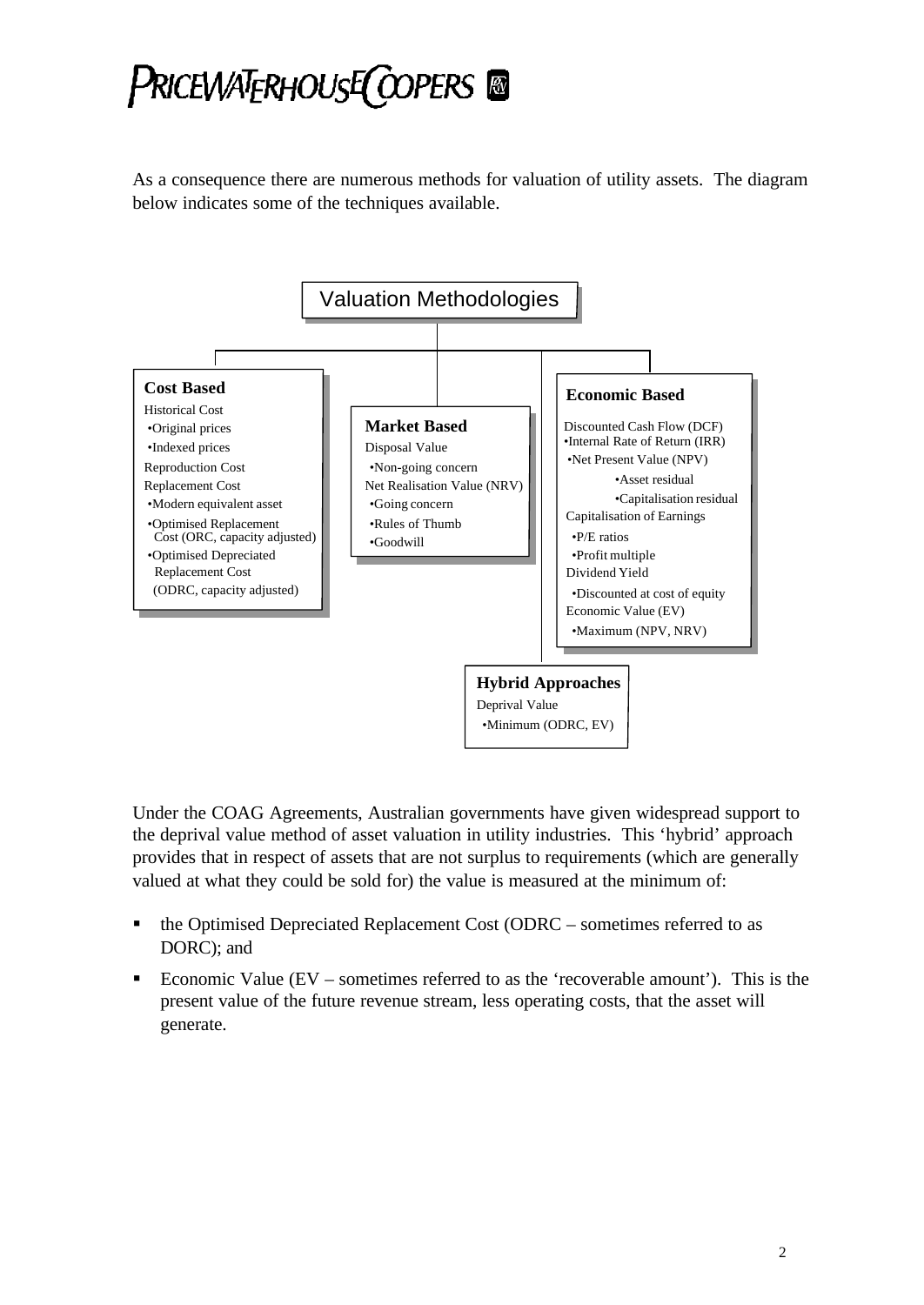The deprival value method has been adopted as the basis for asset valuation by SCARM, as outlined in its Water Industry Asset Valuation Guidelines (the SCARM guidelines)<sup>1</sup>. It should be noted that these guidelines currently remain in draft form, and have not progressed past the draft stage undertaken in 1997.

The remainder of this paper focuses on the ODRC method of asset valuation and in particular issues associated with 'optimisation' of the asset base. At the outset it should be stressed that ODRC valuations and in particular asset optimisations are relatively new endeavours and may be considered to be more of a 'developing art' than a 'science'. Indeed, as identified in the DLGP paper, the SCARM guidelines note that optimisation is a subjective process requiring best estimates with their accuracy depending heavily on the quantity of information available to the business at the time. IPART has also noted that 'the extent of optimisation is a matter for judgement' and that it is 'a matter on which there may be scope for a wide range of alternative views'. PricewaterhouseCoopers agrees with these comments.

### **3. ODRC and Optimisation**

ODRC has been defined by IPART as "the replacement cost of an optimised system, less accumulated depreciation." In theory there are three apparently simple steps to be followed in determining the ODRC of utility assets:

1. optimise the asset base;

l

- 2. value the optimised asset base in replacement cost terms; and
- 3. depreciate the optimised replacement cost of the asset base. $3$

The optimisation step is designed to reflect the outcomes of a competitive market and is a forward looking cost analysis approach to the valuation of assets. It is the valuation of a utility's assets if that utility were to rebuild its existing system using modern techniques, technology and assets for the replacement of the system, and which, combined with minimised operating costs, result in the optimal (minimum) cost of providing services. The optimised system should represent the least-cost, modern equivalent replacement assets which would provide the service potential of the existing assets.

 $<sup>1</sup>$  IPART has issued a document criticising what it sees as the 'fundamental deficiencies' of the SCARM</sup> guidelines. However, none of the deficiencies cited by IPART relate to the optimisation process outlined in the guidelines.

<sup>2</sup> IPART, Aspects of the NSW Rail Access Regime Final Report, April 28, 1999, pp. 30.

<sup>&</sup>lt;sup>3</sup> Energy Australia, Submission to IPART: Discussion Paper, January 1999.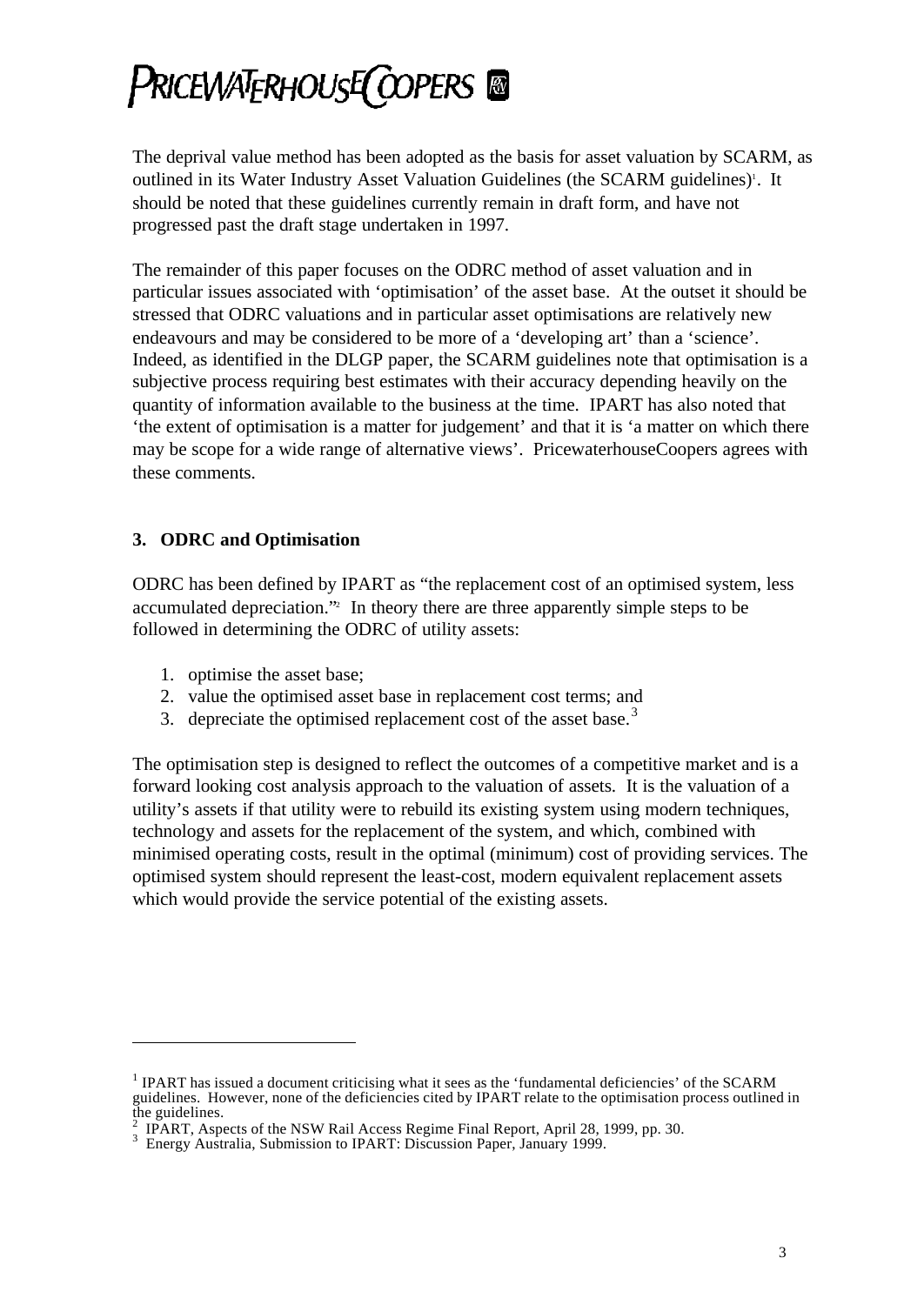Optimisation ensures that the asset base equates to the long run capital cost that would be faced by an efficient new entrant into the market, rather than the historical or other costs of the actual assets. It also assists in providing an equitable basis on which to charge prices. If the assets have been 'gold-plated' or constructed inefficiently (ie doubling up), customers should not have to pay for this. Efficient pricing signals the economic cost of the consumption of services.

A key concept associated with this form of valuation is that it is based on replacement cost and not replication cost – ie it recognises that the system will practically never be rebuilt in exactly the same configuration, over the same location, using exactly the same materials as originally utilised, thus making the system theoretically more efficient.

As many regulatory bodies have noted, an ODRC valuation of physical assets tends to produce consistently higher asset values than some other valuation methodologies, notably those based on historic costs.

### **4. Optimisation Issues**

There are a number of practical issues which must be addressed when considering optimisation in the context of the regulation of utility businesses. These are:

- ß incremental versus greenfields approaches;
- capacity optimisation;
- **n** impact of service standards;
- **negative optimisation; and**
- ß frequency of asset valuation and optimisation, and the extent of revaluation.

The first two issues will be often the most important in determining an ODRC at a point in time for a network. The last issue will be important in a dynamic sense, as it will have implications for regulatory risk and required returns. Inevitably the importance of these issues, and the degree to which they should be considered, will depend on the individual case in hand and the cost of ensuring the optimisation is as 'correct' as possible compared to the likely benefits. Clearly, when undertaking optimisation, simple sensible decision rules, for example identifying classes of assets or minimum asset values below which it is not worth optimising, will need to be adopted.

These issues are outlined in more detail below.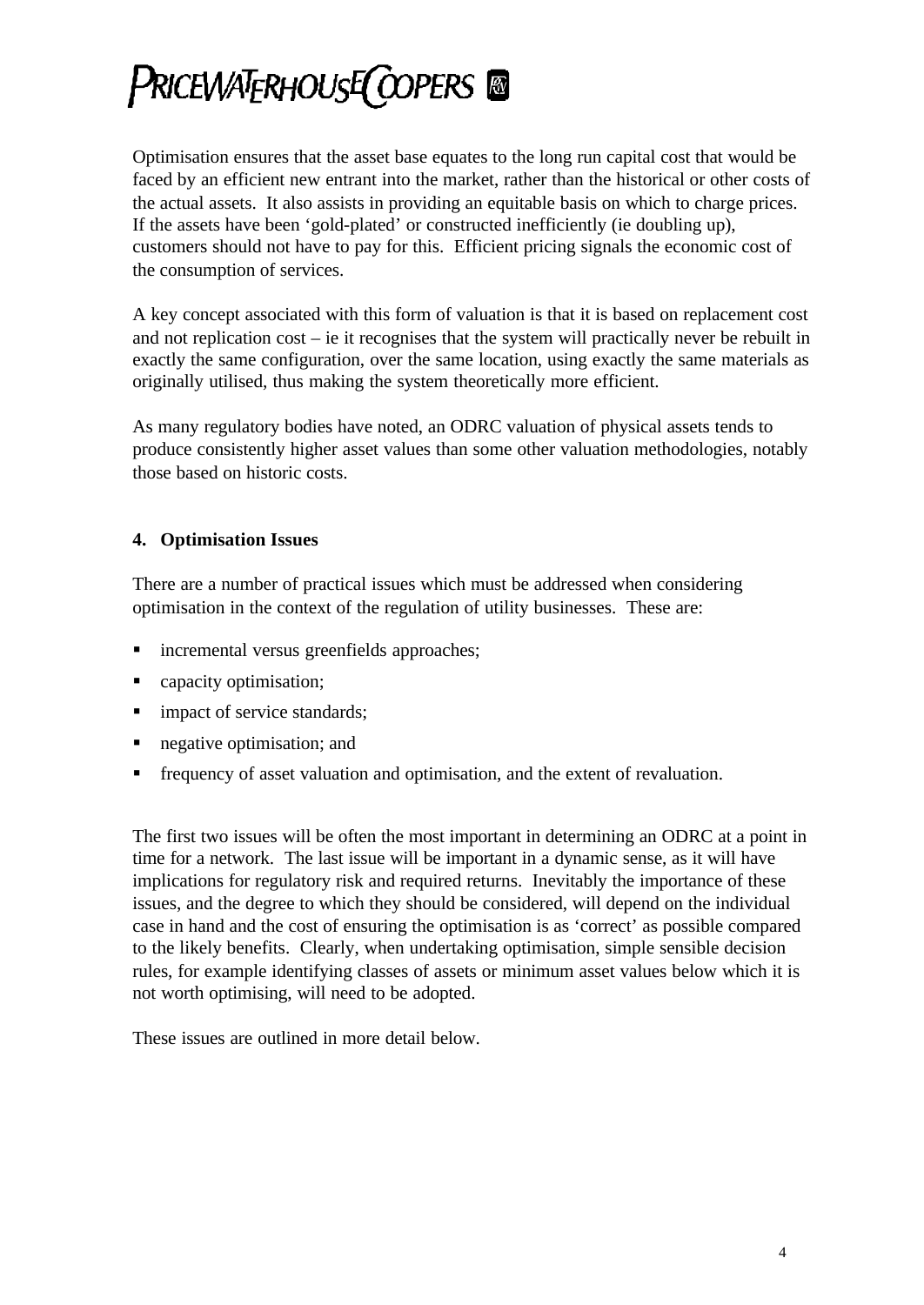### **4.1 Incremental and Greenfields Optimisation**

Perhaps the key issue with optimisation is the extent to which the network in question should be redesigned in the optimisation process. There are two extremes here:

- ß one approach is to adopt the assumption that the network could be completely redesigned such that it has optimal planning horizon capacity and minimum operating cost. For example, it could use a completely new alignment, have a reduction in the number of assets and an increase in the load carrying capacity of these assets, and provide lower operating costs through the use of the most modern technology and equipment available. This approach is known as the 'greenfields' approach to  $optimisation<sup>4</sup>$ ; or
- $\blacksquare$  the alternative assumption is known as the 'incremental' or 'in the ordinary course of business' approach. It is based upon the premise that existing assets will be replaced using fundamentally the same techniques and configurations and not involve a total redesign of the way services are delivered, or of processes or networks (unless this is considered likely and foreseeable in the ordinary course of business). Any optimisation is limited to optimisation of individual assets or perhaps a 'regional' reconfiguration, rather than an entire system optimisation.

The greenfields approach will clearly tend to produce a lower valuation than the incremental approach, but will be more complicated and costly to derive. However, where the key aim of optimisation and the ODRC approach is to reflect the efficient cost of a new entrant (for example in competitive utility industries) the greenfields approach is more likely to do so. However, care should be taken in the application of the greenfields approach as the community's concern with environmental and planning issues has led to a substantial increase in the costs of securing new rights of way, or even an effective prohibition on asset construction in some circumstances. Thus total reconfiguration, although theoretically possible, might not be achievable in some cases.

Consistent with the objective of reflecting the outcomes of a competitive market, where costs of securing new rights of way have increased, these should be reflected in the asset valuation.

l

<sup>&</sup>lt;sup>4</sup> Care should be taken with the use of terminology. The terms 'Greenfields' and 'brownfields' are also used in the context of ODRC valuations in respect of the valuation (as distinct from the optimisation) stage of the process. A brownfields valuation occurs where the optimised system is valued in a way that takes account of the existence or otherwise of infrastructure such as roads and buildings. The brownfields valuation will be higher than a greenfields valuation which assumes that this infrastructure does not exist. Similarly, the term 'ordinary course of business' is also used in a valuation context as well as an optimisation context in respect of whether the replacement cost of an asset, such as a water treatment plant, should reflect whether the treatment plant is replaced on a piece by piece basis, as might occur 'in the ordinary course of business', or whether it should reflect a replacement of the treatment plant in its entirety.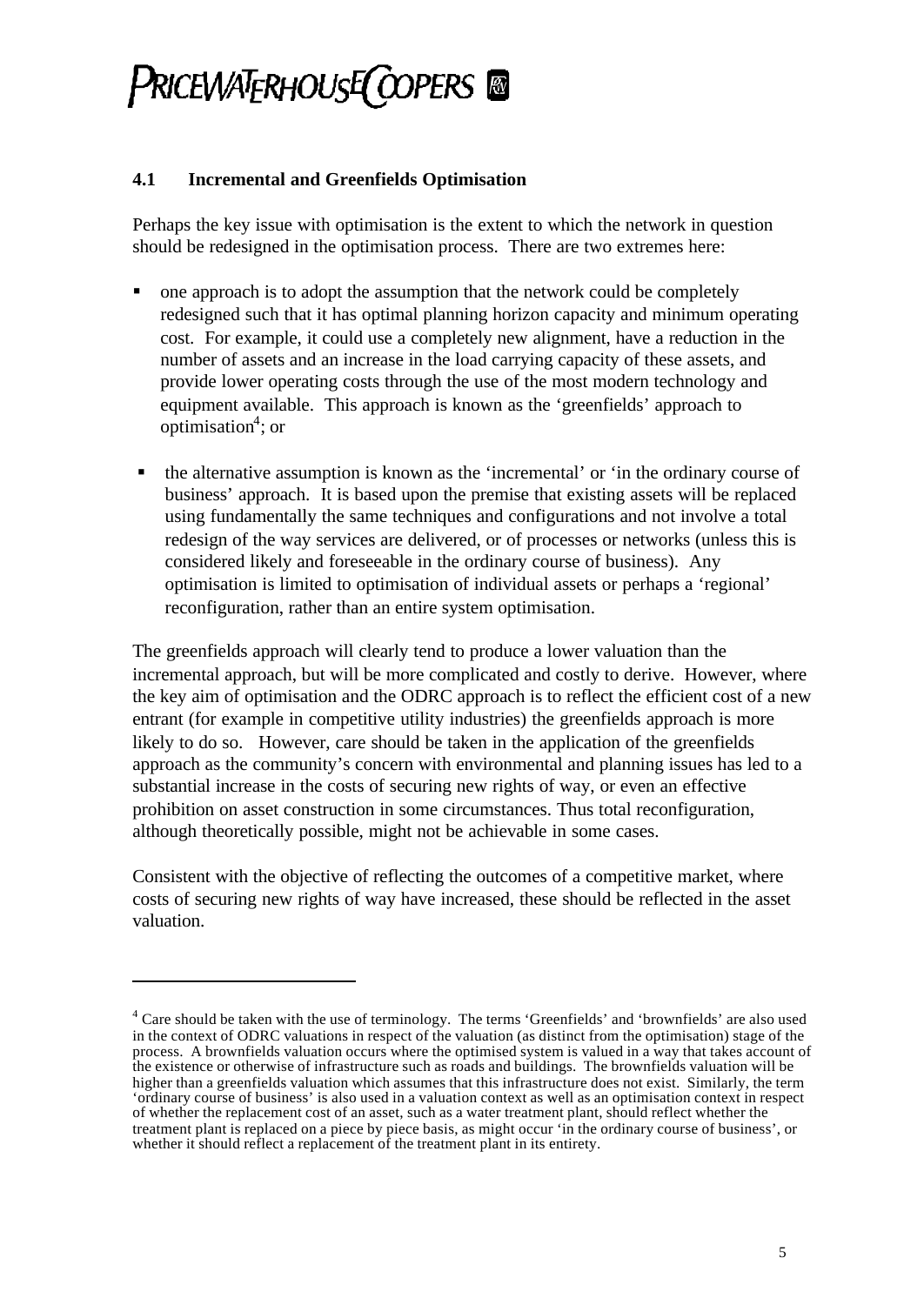Commentators have generally supported the concept of optimisation which considers the replacement of assets on an incremental or ordinary course of business approach. Accordingly, optimisation is usually carried out in a manner that is incremental on the existing network design, except in those areas identified where excess capacity over current load forecasts exists (ie: beyond an efficient planning horizon, recognising wholeof-life total asset costs – see 3.2 below) or inadequate network safety or reliability issues arise. In these areas, the approach used should recognise in-situ asset locations and alignment issues, but replace necessary network components with modern planning equivalent assets for the currently forecast load.

Although the system is not entirely reconfigured under an incremental approach, any optimisation of an individual asset must not be considered in isolation from other assets in the system.

One area of support for the concept of incremental optimisation is found in the Statement of Accounting Practice which states in paragraph 52 that:

*"in determining current cost with reference to the most appropriate modern facility … the modern facility should be of economically available technology and should not require a redesign or re-engineering of an existing entity's plant … "*

However there are some cases where practitioners have supported more of a greenfields approach to optimisation. For example, in commenting on the optimisation of the Victorian gas distribution network, the ORG indicated support for a greenfields approach:<sup>5</sup>

*"…the Applicant has proposed that the replacement cost be calculated on the assumption that the existing system is replaced today to meet the current and projected demand…[t]he Office considers the Applicant's assumption is more consistent with the valuation that would occur in a competitive or contestable market as a new entrant would always configure its plant to minimise cost. The Office, therefore, supports the optimisation assumptions made by the Applicant."*

Similarly, although the general ODRC concept was not used by IPART in this case, a report prepared by engineering firm Kinhill on the optimisation of the Wagga Wagga gas distribution network appears to have taken a greenfields approach to system optimisation.

l

<sup>&</sup>lt;sup>5</sup> ORG Final Decision on Access Arrangements for Multinet, Stratus and Westar, p67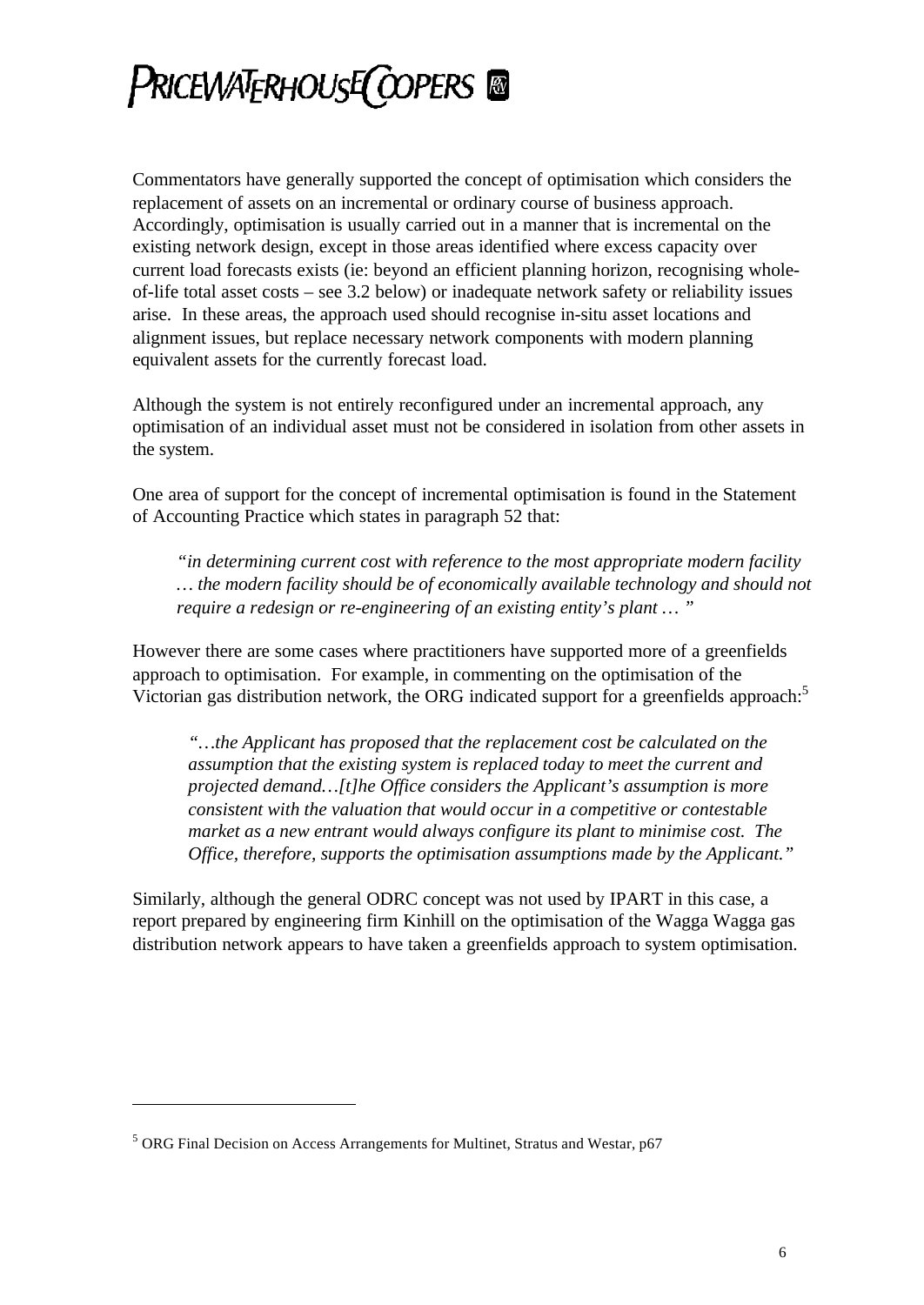## **4.2 Capacity Optimisation**

l

At the core of the optimisation issue is the question of what level of currently unused capacity should be permitted to be included in the optimised asset base, and what amount of excess capacity should be optimised out. This will always be a contentious issue.

Clearly, for most utilities economies of scale and scope mean that there will be economic benefits from installing assets that both meet current capacity, as well as allow for a reasonable level of growth in demand. Such an approach will enable the long-term total cost of providing services to be minimised. Any optimisation process needs to explicitly recognise this fact by allowing for growth in demand to occur, and not optimising assets down to the level that purely meets current capacity requirements. This will ensure that utilities are not punished for making efficient investments or through the adoption of assets that were past inefficient investments. However, it is important that allowances for growth in demand not be so great that better (ie lower) overall whole of life costs might have been achieved if such assets were built with lower initial capacities to meet expected mid term demand, with future augmentation to meet demand growth beyond this period. Optimisation should act to prevent utilities from over-building or gold-plating assets in order to obtain a return on them.

Commentators have generally reached a landing that when considering excess capacity in relation to a particular asset, it is necessary to establish whether the lowest long-run total cost, on a present value basis, would be achieved by substituting a lower capacity asset (using currently available technology), with incremental augmentation of capacity over time, in place of the presently existing asset. If such a substitution produces a lower longrun cost, then optimisation is appropriate.

The DLGP paper suggests a 'rule of thumb' that excess capacity above peak demand  $6$ requirements in the 'short to medium' term (the figure of 5 years is mentioned) should be optimised out.

In theory, rules of thumb such as these are inherently flawed because different assets will have different utilisation, service standards, growth rates, opex/capex "balance" and efficient augmentation horizons and therefore the length of time for which excess capacity should be permitted should be considered on a case by case basis. For example, the economics of a particular asset's construction may be such that it is efficient to build an asset that has 10 years surplus capacity, because ongoing augmentation is difficult and very 'lumpy' investments are most economical in the longer term. In other cases, the economics of a particular asset may be such that is more efficient to build an asset with only 2 years surplus capacity, and then augment it at this time. However, to assess a

 $<sup>6</sup>$  It should be noted that forecasting using changes to **peak** demand as the key driver in optimisation is more</sup> problematic than forecasting on an annual or total demand basis due to the volatility of peak demand.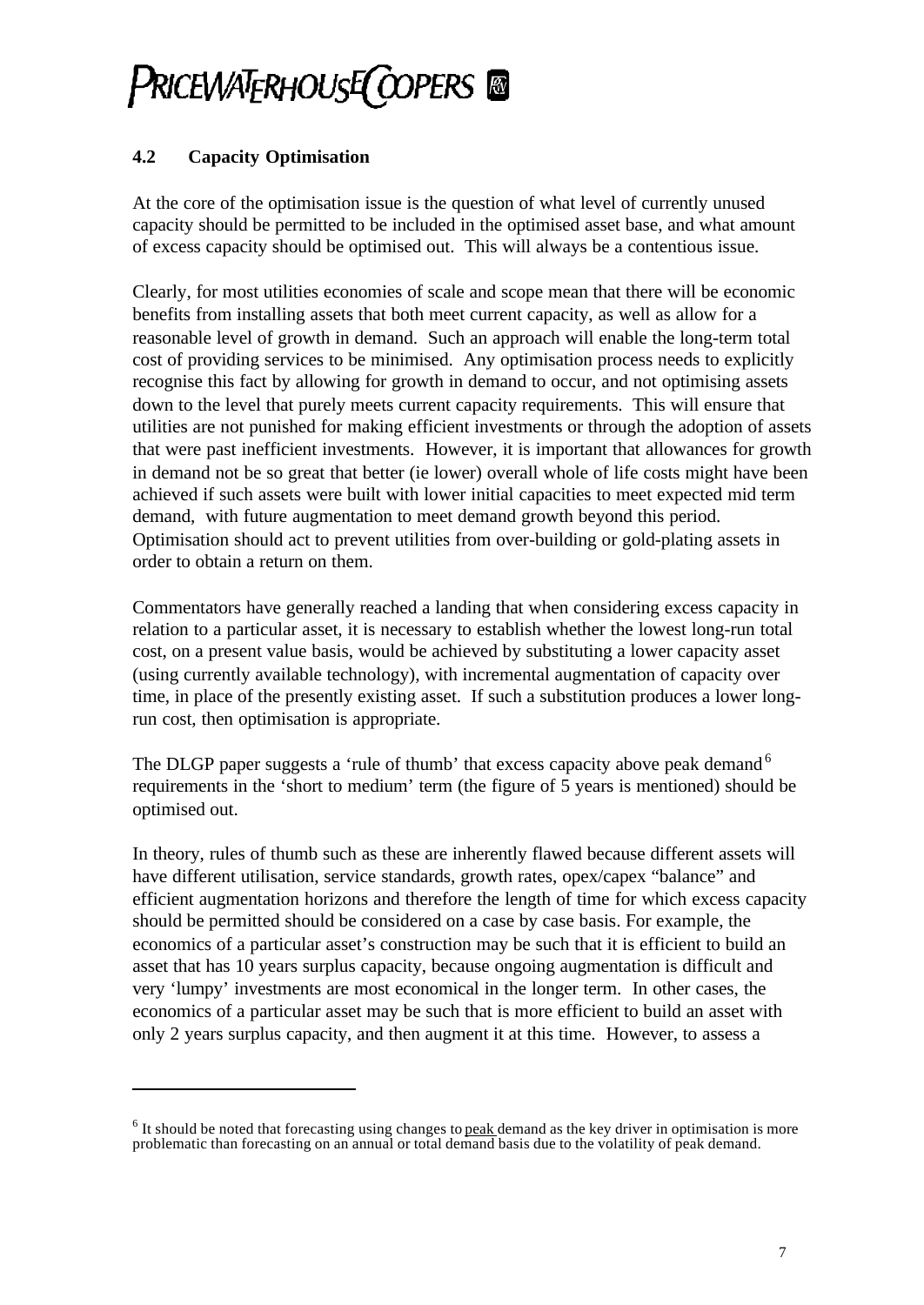system on an asset by asset basis will clearly be overly costly and onerous and in practice rules of thumb have been proposed in some industries. For example, IPART, in its 1999 Final Report on the NSW Rail Access has supported the use of an allowance of five years demand growth forecast in the optimisation process.

An more extreme rule of thumb is to permit the optimisation to explicitly recognise all capacity which will ultimately be absorbed by the expiry of an asset's remaining life. Any further capacity (i.e. capacity which is in excess of the expected levels of demand at the time of expiry of the plant's physical life) would be fully excluded from the optimised value. Although having few economic arguments to support it, such an approach might be seen to be more appropriate in circumstances where a utility is publicly owned and historically the capacity to which assets have been constructed has been set by reference to the highest levels of demand expected to be achieved over the entire physical life of the relevant asset, rather than over a more reasonably foreseeable and cost-effective business planning horizon.

In general, any rule of thumb to be applied will need to consider the planning horizons and asset lives of the industry in question. Given that asset lives in the water industry tend to be greater than in most others, there is an argument that a relatively longer period (for example 10 years) might be an appropriate period for excess capacity not to be optimised.

In respect of assets which are not used now, and which are not envisaged to be used in the future, there is clear agreement that they should be optimised out of the asset base (although, as discussed below, it should be possible for these assets to be optimised back into the asset base at a later date if they start to be efficiently used.)

The issue of capacity optimisation assumes greater importance in areas such as the electricity industry where the regulatory changes, such as the development of a national market, may result in an increase in excess capacity on certain transmission lines. Regulators must grapple with the issue of whether and how to optimise out such excess capacity while being fair to the utilities concerned and minimising regulatory risk.

In the US regulators often apply a 'used and useful' test when optimising assets. While this simple test has intuitive appeal, the key to its application is determining what is 'useful'. Moreover, the concept of efficiency must be embodied.

As with many asset valuation methodologies, there can be elements of circularity associated with the DORC approach if taken to extremes. A DORC valuation starts with an assumed forecast level of demand growth (which is typically based on an implied – and typically the current - price). This assumed level of demand growth then determines the asset value, which in turn will influence the final price. If a final price is not commensurate with the initially assumed level of demand growth, then it would be possible for demand growth to be revisited and adjusted upwards or downwards. This in turn will affect the asset valuation and produce a different price . This cycle could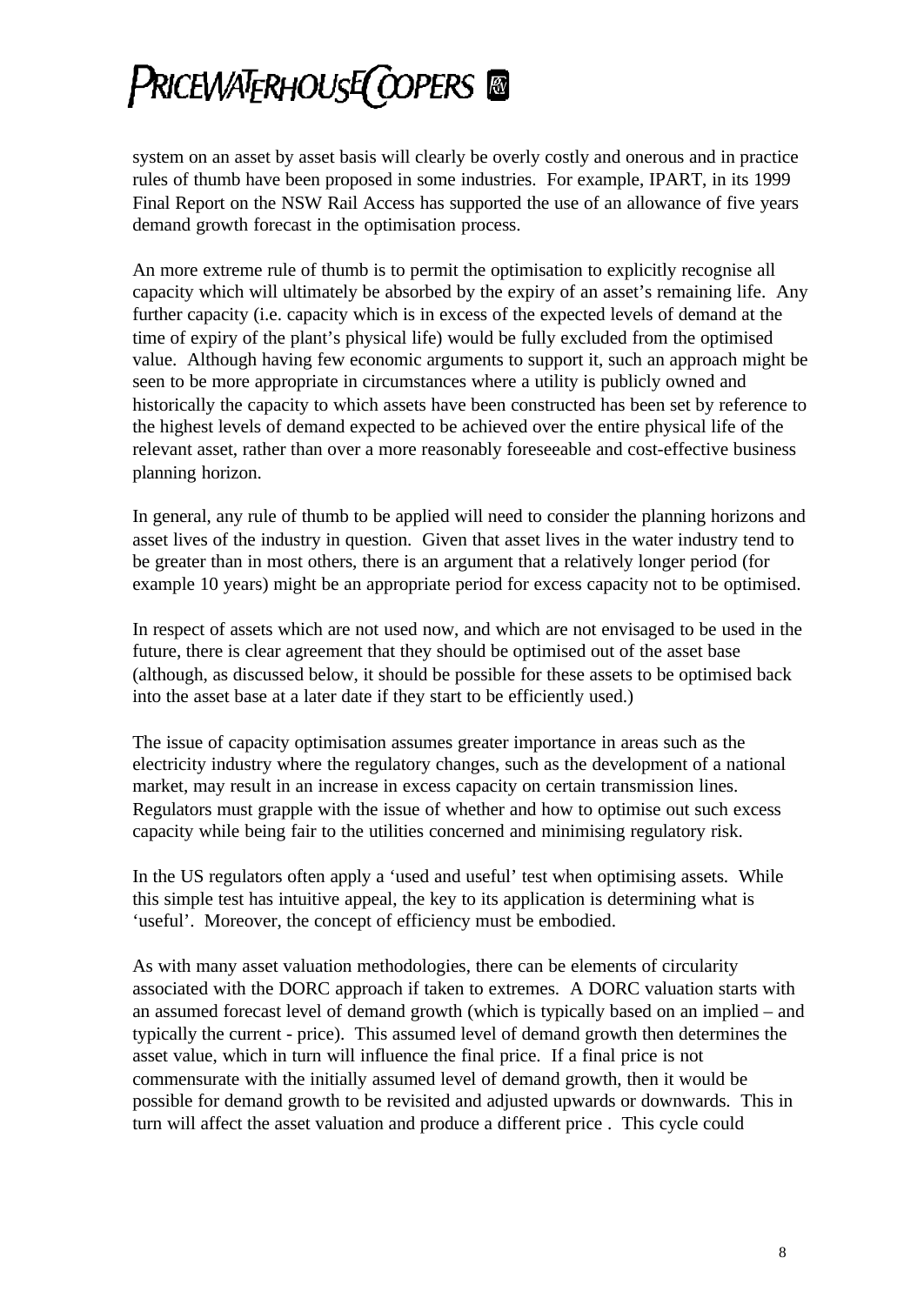continue almost indefinitely, and will be influenced by variables such as the elasticity of demand for the product, the level of economies of scale, and the final pricing structure.

As a consequence, in practice the initial estimate of demand, once determined, is generally taken to be the fixed element that breaks the circularity nexus. It likely to be rare that optimisation will have an element of iteration, unless the final price, if applied, might result in demand that is manifestly different from that originally assumed.

### **4.3 Impact of Service Standards**

In assessing optimisation, care must be taken in the definition of required service quality or technical standards. Standards so defined must reflect both current and anticipated required levels and qualities of service. A utility should carefully identify these standards (which may relate to, for example, water and sewerage quality levels, failure rates, risk levels, continuity of services during maintenance or in emergencies etc.) as well as the implications of regulatory or legislative directives (eg: those affecting environmental or service quality). Such factors should be treated as constraints within which optimisation is to take place. In this sense a utility's estimate of the amount of optimisation required should be based on their understanding of the technical and operational requirements of the relevant industry codes, licences, rules and other industry legislation, and where not specified, good (but not excessive) engineering practice.

## **4.4 Negative Optimisation**

An example of negative optimisation might occur when an asset which has previously been optimised downwards (or even deemed to be redundant and removed from the asset base completely) experiences an increase in usage. In such cases the regulatory regime should enable the asset to be re-introduced into the asset base or optimised upwards. Some assets may have capacity ratings or other properties which do not meet current demand or provide standards of service or reliability at less than acceptable minimum requirements. In one sense these assets could also be candidates for 'negative optimisation' where they could conceivably be valued as if they were assets of higher capacity or of higher standards of engineering or service reliability.

However, a more logical approach where under engineering exists is simply to include adequate replacement capital in the forward looking capital expenditure profiles and ensure that this capital expenditure is taken into account when establishing prices.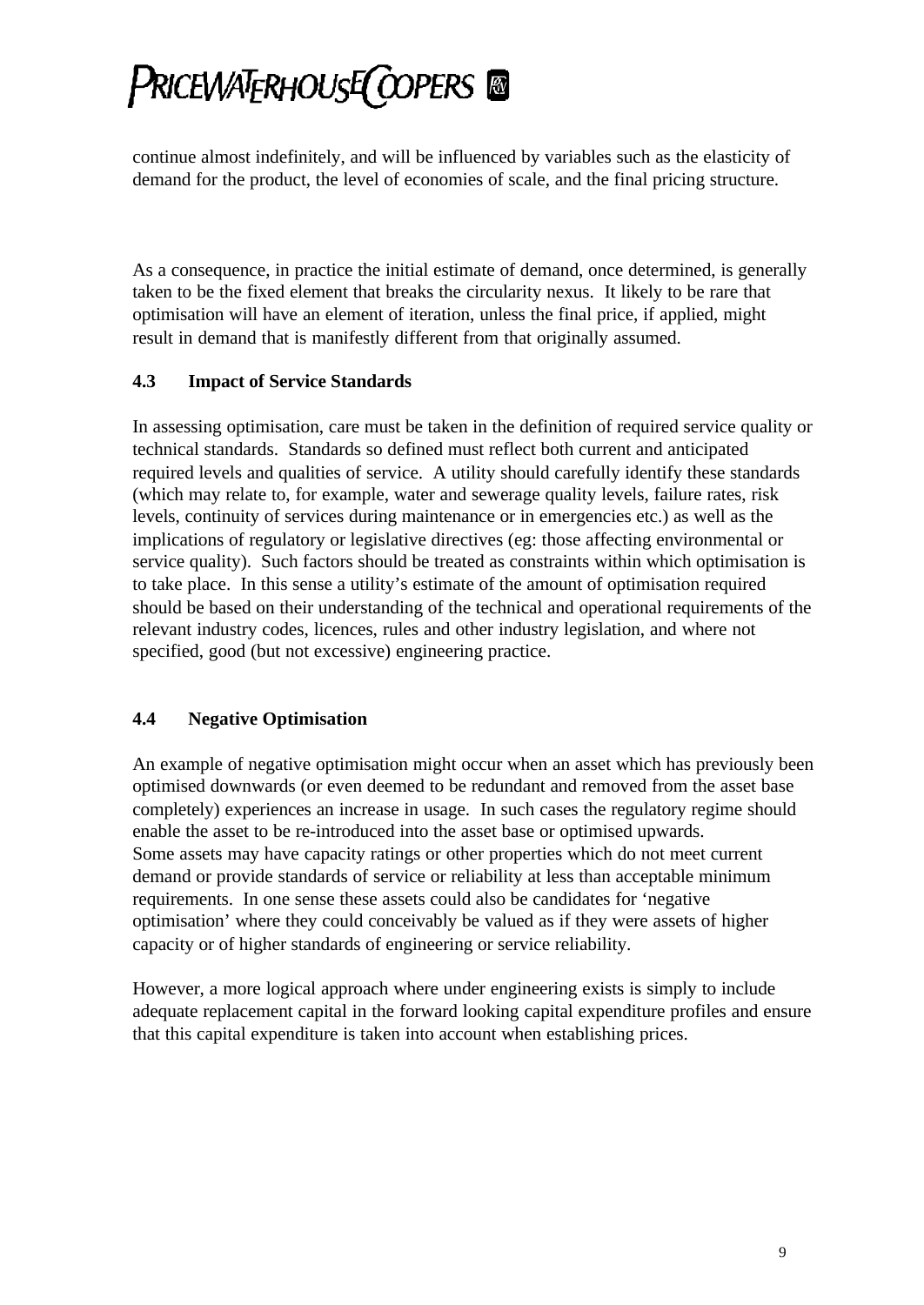### **4.5 Frequency of Asset Valuation and Optimisation**

Asset valuation and optimisation is time consuming and requires substantial resources. The frequency of re-valuing and re-optimising assets, and indeed whether re-valuation and re-optimisation should occur at all therefore needs to be carefully considered as part of any regulatory regime. Such decisions will need to reflect a balance between the resource intensive nature of the work, the need to maintain accurate estimates of the economic worth of regulated assets, the appropriate sharing of risk between the regulated entity and customers, and the need to ensure utilities have the incentive to achieve efficiencies.

Three broad scenarios might be considered (all in the context of the opening asset base only):

- ß an approach whereby an ODRC valuation of assets is initially established, but no subsequent optimisation or assessment of replacement costs occurs (other than a CPI increase in replacement costs and adjustment for fully redundant assets). This is the approach adopted under in the gas industry and that preferred by telecommunications companies (as it reduces the risk of technological change decreasing their asset base); or
- ß an approach whereby an ODRC valuation of assets is initially established, with regular reviews of both the optimised system and its replacement cost. This is the approach currently favoured by the ACCC in its regulation of electricity transmission businesses under the National Electricity Code (NEC); or
- ß an approach whereby an ODRC valuation of assets is initially established, with regular reviews of the system's replacement cost but not its optimised form.

The first approach minimises regulatory interference and hence regulatory risk. It tends to place the risk of changes in demand, arguably unfairly, on consumers, rather than the utility. It could thus be argued to be more conducive to a relatively low rate of return being applied to that asset base.

Where a once-off ODRC valuation is to occur relatively more care needs to be taken in ensuring that the optimisation and replacement costs are 'correct' as decisions made will have long-lasting consequences.

Where ongoing optimisation (or revaluation) of assets is to occur a generally higher regulatory rate of return will be required to compensate for the increased regulatory risk associated with regulatory intervention in optimisation (or revaluation), as well as the shift of risk associated with changes in demand from consumers onto the utility. Optimisation would tend to hold a lower rate of return increase than revaluation, or optimisation and revaluation together.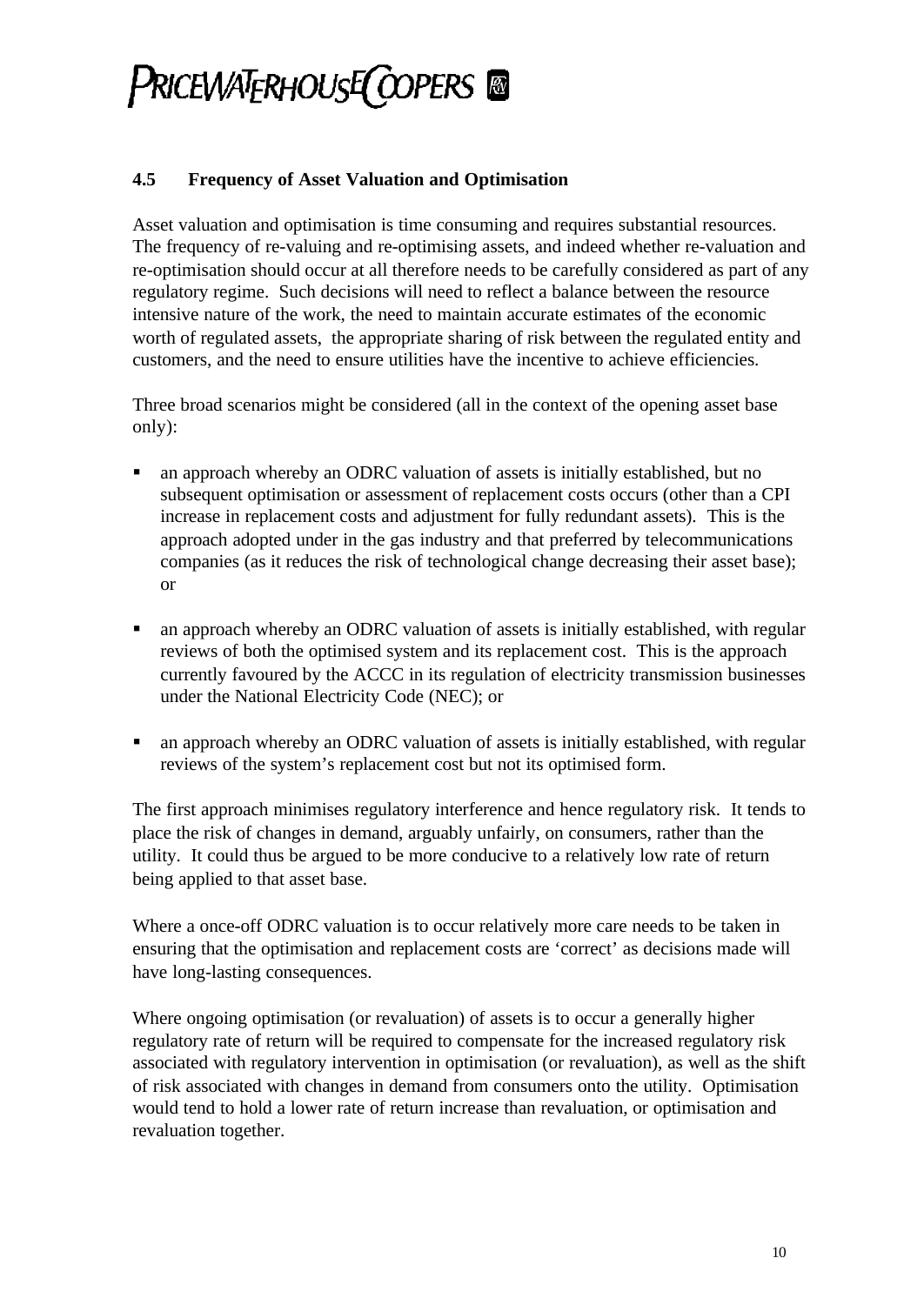Nevertheless, regular reviews of optimisation or replacement costs have the advantage of providing the ability for customers to monitor the utility and provide input to the optimisation process. Customers may be well placed to detect areas of unnecessary overcapacity and can provide valuable (although perhaps not fully objective) input to the regulator on the optimisation process and the appropriate asset base.

Regular reviews can also reduce the risks faced by a regulated entity of being burdened with an inappropriately low asset base for extended periods of time (for example, where demand for services is rapidly increasing).

A five year period between re-optimisation and revaluations in the electricity transmission sector has been proposed by the ACCC. Intuitively this interval has appeal in that it is not so frequent as to introduce undue costs or regulatory risk, but short enough such that the asset value cannot get too far out of line from the deprival value (as it might where demand increases or where the underlying asset replacement costs rise faster (or slower) than the CPI, in which cases a simple CPI indexing of asset values will underestimate (or overestimate) the true deprival value).

Similarly, IPART proposes to revise its ODRC valuation of the NSW rail access regime every 5 years (and to allow CPI increases between revaluations).

If re-valuation and re-optimisation is to occur, a further issue is then whether the optimisation analysis should occur at the same or on a different frequency to the revaluation exercise.

It should be noted that in a competitive environments where by-pass is permitted utilities will continue to face the risk of assets being stranded, regardless of which methodology and cycle is adopted for asset valuation and optimisation.

Re-optimisation tends to be a less significant issue in industries characterised by stable demand and low levels of technological progress (such as the water sector) compared to industries such as the telecommunications sector which experience rapid technological change.

### **5. Asset Valuation and Optimisation in the Australian Water Industry**

The following section summarises the basis on which revenue and prices have been set for different major urban water authorities in Australia. As noted, in no cases are water authorities' prices based substantially on asset values using the ODRC or ODV approach.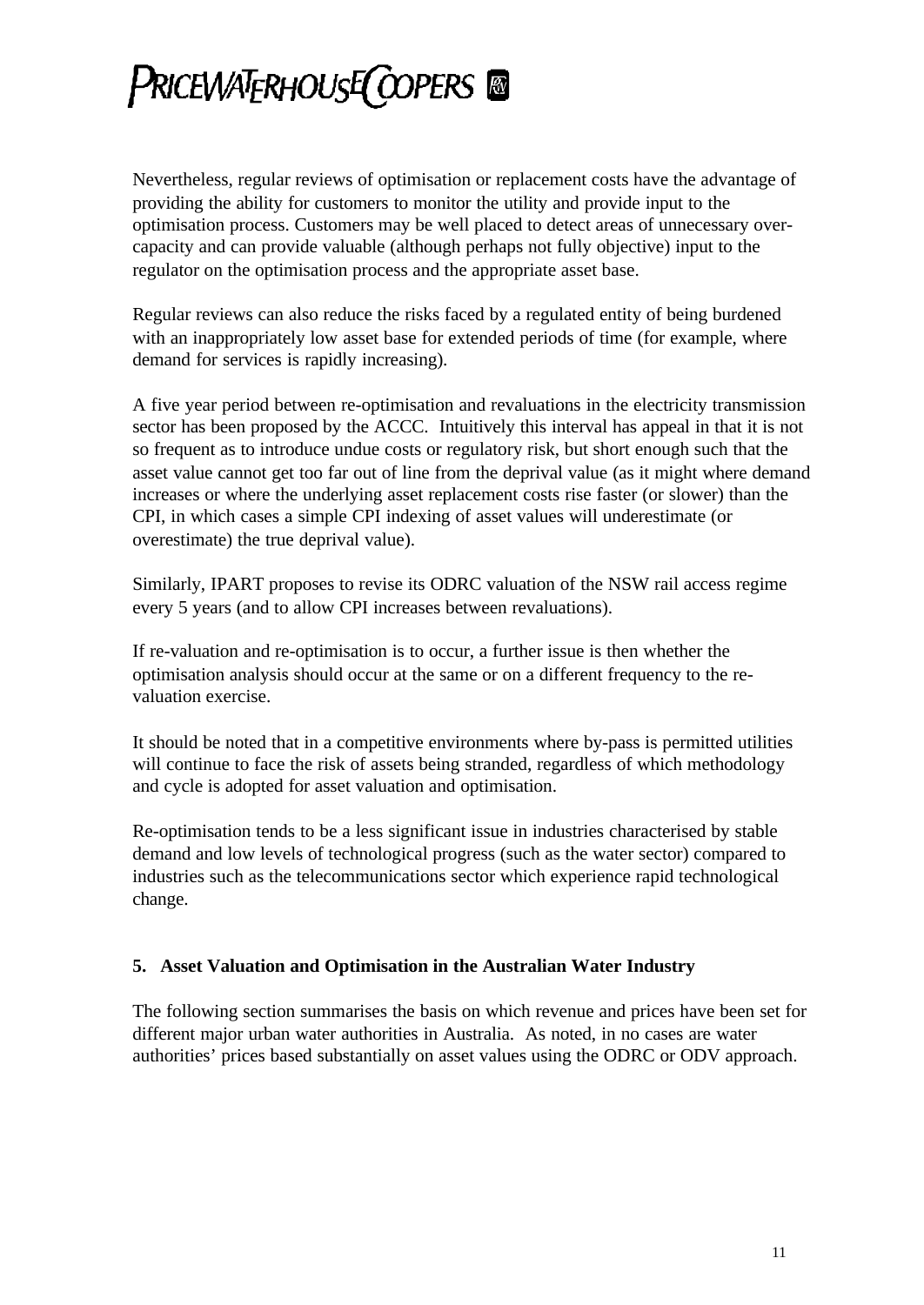## **ACT Electricity and Water (ACTEW)**

Prices charged by ACTEW, and the asset valuation used in their determination, are regulated by the ACT's Independent Pricing and Regulatory Commission (IPARC). In May 1999 IPARC released its Price direction for ACTEW on its electricity, water and sewerage businesses. This Price direction was undertaken using the deprival value method, with the result that:

- ß electricity assets were valued using the ODRC methodology; and
- ß water and sewerage assets were valued using the Economic Value methodology.

This is due to the ODRC valuation for the electricity assets being less than the ACTEW's calculated Economic Value, with the water and sewerage assets being the opposite.

### **Sydney Water**

To date, IPART has adopted a 'line in the sand' approach to the valuation of Sydney Water's asset base. The asset value does not presently play a key role in the determination of Sydney Water's tariffs, due to the price-cap method of regulation, but rather is used as an indicator of the financial position and value of the authority. For future regulatory resets, IPART is contemplating a move towards the use of a revenue-cap rather than pricecap, which, if adopted, will lead to the ODRC value becoming an active regulatory component. IPART has engaged consultants to prepare building blocks for the revenuecap components.

### **Melbourne Water Retailers**

A relatively formal review of methodologies for establishing prices set by the 3 Melbourne water retailers was conducted by the Department of Treasury and Finance approximately 4 years ago. The review considered a ODRC-based approach as one of a number of alternatives, but it was not subsequently adopted and other approaches (focussing on cash flow requirements and short-to-medium term financial obligations) were subsequently favoured. Since the review the Melbourne retailers have been subject to price reductions and a price freeze mandated by government.

It is generally understood that prices based on the ODRC methodology would be significantly higher than those currently paid by Melbourne consumers.

The Victorian Department of Treasury and Finance is understood to be currently considering approaches to asset valuation (for both pricing and reporting purposes) for the Melbourne water retailers and a more theoretically 'rigorous' approach to asset valuation, possibly involving the ODRC methodology, might be instituted following the conclusion of the existing price freeze on 30 June 2001.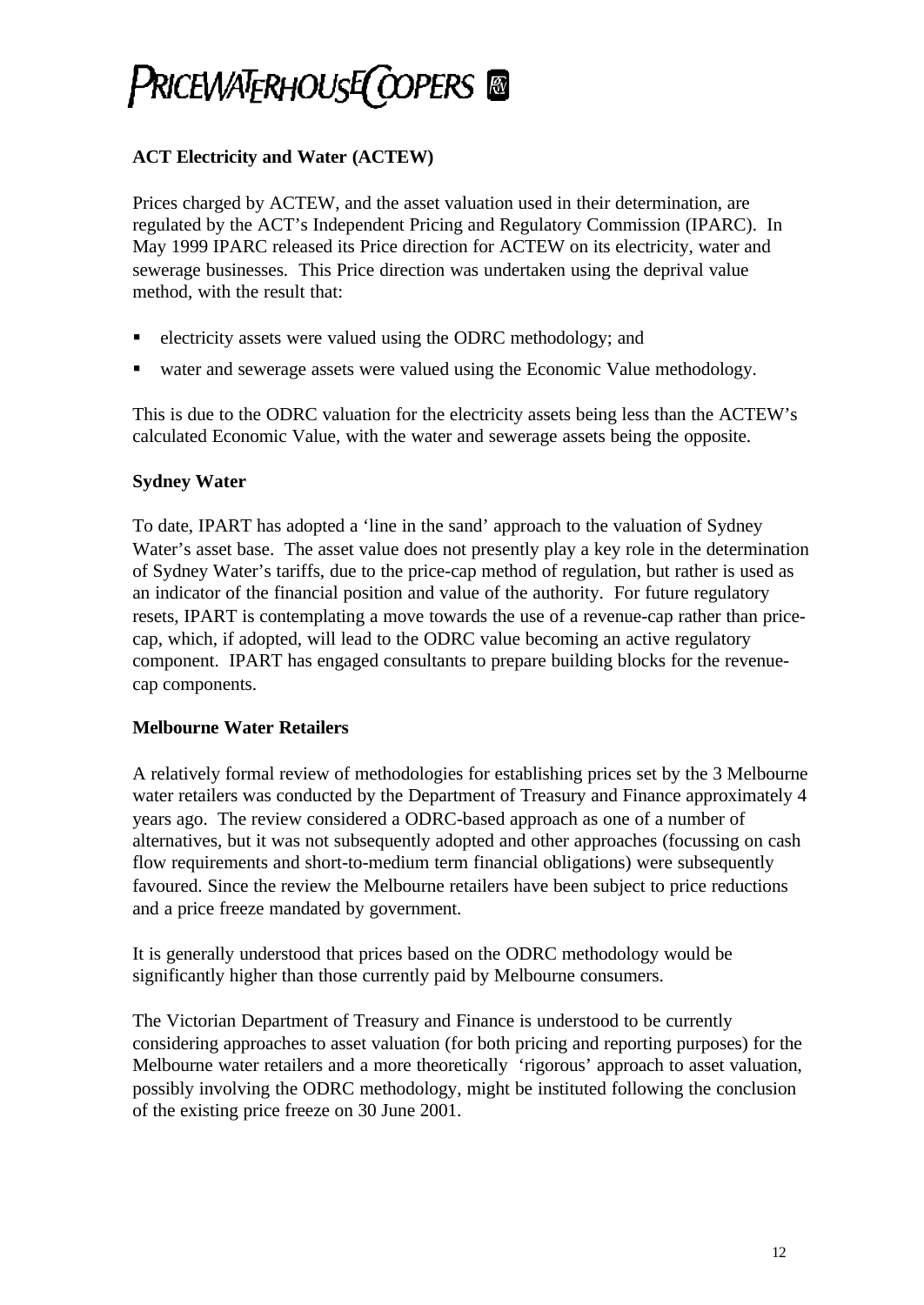#### **Victorian Non-Metropolitan Urbans**

The Victorian Non-Metropolitan Urban water authorities are required to provide financial reports including balance sheets to the Department of Natural Resources and Environment (DNRE) with assets valued on a 'replacement cost' basis. However, it is understood from DNRE that there is no single common approach to determining the methodology used to determine replacement cost and most, if not all authorities do not attempt to use an 'optimised' replacement cost.

The Non-Metropolitan Urban water authorities pay little regard to the (optimised) replacement cost of the asset base in determining revenue and prices, which continue to reflect historic approaches to pricing (again, focussing on cash flow requirements and short-to-medium term financial obligations). As with the Melbourne water retailers they also reflect the recent price reductions and freezes mandated by Government.

PricewaterhouseCoopers is aware of one Victorian Non-Metropolitan Urban water authority which has undertaken a relatively rigorous attempt to establish a ODRC valuation for its asset base. Key approaches and issues addressed by the authority in undertaking this valuation include:

- ß as a first step, redundant and surplus assets were identified;
- ß overall levels of excess capacity (on an individual system basis) were identified, using engineering judgements;
- where a discrete system was not judged to have excess capacity on an overall basis, there was a focus on whether individual system components exhibited capacity in excess of that inherent in the overall system, and the extent of that excess capacity; and
- finally, assets that were considered to be individually over-engineered or over-designed were identified and the extent of the over engineering/over-design was estimated.

### **Western Australia Water Corporation**

WA Water Corporation adopts the ODRC methodology when valuing its assets. The Water Corporation emphasises the "replacement of the service the asset provides" rather than simply the replacement of the physical asset. In focussing on the standard of service issue the Water Corporation utilises an in-house team of engineers that periodically research best practice in water service provision internationally.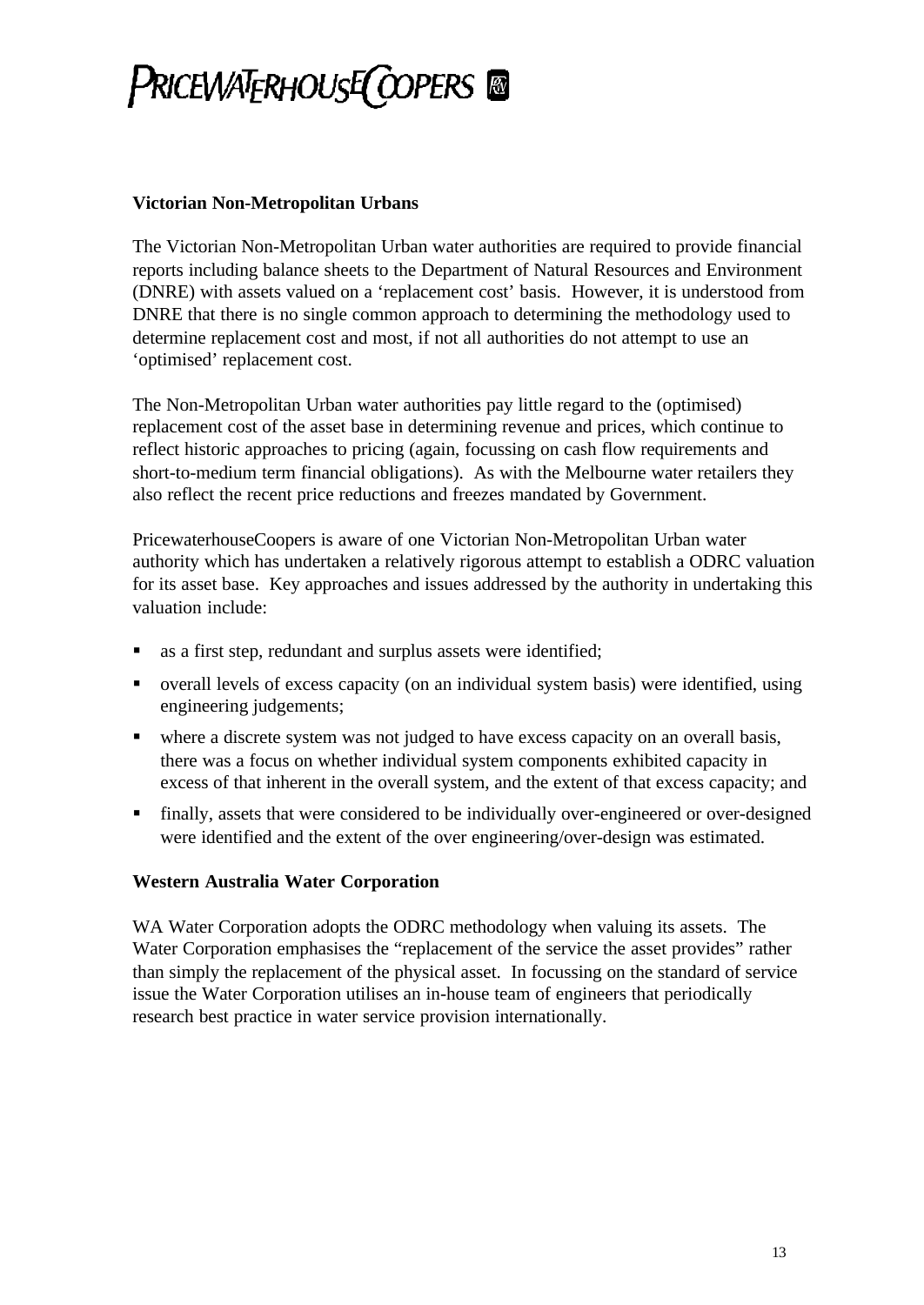This information is then used to determine how the assets can be optimised, through replacement at the end of the assets life, having regard to:

- new technology and future trends;
- individual asset capacity; and
- ß optimal configuration of the network overall. The network may range from the group of assets involved in storage, delivery, treatment and the reticulation system.

### **Queensland**

The Local Governments in Queensland are responsible for the provision of urban water to customers. To date, optimisation has not been an issue the councils have specifically focussed on. Most councils value their assets using a written down replacement cost methodology that does not necessarily address the issue of optimisation. Some councils are partially addressing the optimisation issue through incorporating future trends in supply and changes in technology into the "replacement cost" calculation involved in this methodology.

#### **South Australia**

SA Water reports balance sheet asset values according to the deprival value approach. Assets are generally valued according to their ODRC, however there appears to have been no rigorous attempt at system optimisation and in most cases modern equivalent assets have been identified without consideration of whether the existing asset would be required in an optimised system. The only exception to this is understood to be where two tanks at a water treatment plant were optimised into a single, larger tank.

SA Water's prices are not based on the deprival value of assets and because SA Water is not subject to independent regulation, price movements tend to reflect short-term financing requirements, changes in inflation and political realities. It is likely that if prices were to be based on the deprival value of assets then significant increases would be required.

### **6. Asset Valuation and Optimisation in other regulated industries**

The following sections identify how optimisation techniques have been used in the context of asset valuation and regulation in the Australian gas, electricity and rail industries. The key point to note is that regulators have generally been loathe to commit to a single asset valuation methodology, and that the individual characteristics of the industry and entity at hand should play the most important role in determining the most appropriate valuation methodology.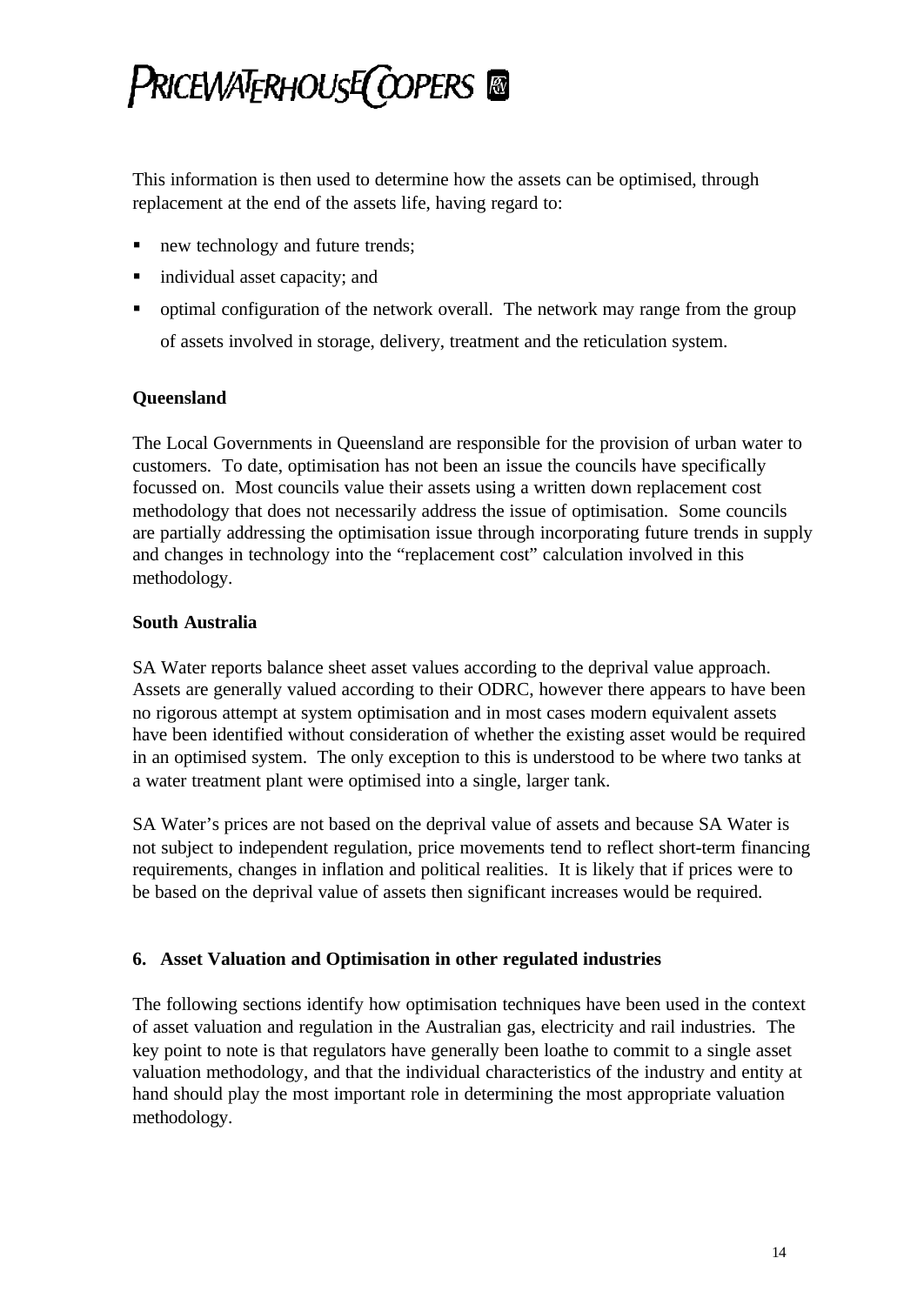## Pricewaterhouse(copers @

Having noted the above, valuable direction on optimisation in regulated industries is likely to come from the ACCC's proposed guideline on ODRC valuations in the electricity industry (see section 5.1 below). However, as the ACCC does not intend to provide the guideline until the end of 2002 substantial debate on this issue is likely to continue until then.

## **6.1 Asset Valuation and Optimisation in the Electricity Industry**

*ACCC Draft Statement of Principles for Regulation of Transmission Revenues*

Key direction on asset valuation and optimisation in the electricity industry is being provided by the Australian Competition and Consumer Commission (ACCC) in respect of its regulatory responsibilities in the National Electricity Market (NEM).

Arrangements for the operation of the NEM are set out in the National Electricity Code (NEC). The NEC provides for the ACCC to regulate transmission revenues on a progressive basis, with effect from 1 July 1999. Provisions in the NEC relating to asset valuation place a cap on the initial asset base equal to the asset's deprival value. Unlike the Gas Code (see5.2 below), the NEC provides that the asset base can be reviewed (including re-optimised) going forward.

The ACCC has released a Draft Statement of Principles for the Regulation of Transmission Revenues. In this Statement the ACCC suggests that it is open to the use of the ODRC valuation of the asset base, but that this should represent a maximum value. Indeed, the ACCC further suggests that " no single asset valuation methodology will provide a uniquely appropriate valuation in all cases... $\mathcal{F}$ .

The Statement provides a summary of the ACCC's views on optimisation, as outlined below<sup>8</sup>.

*"Optimisation provides the market discipline of write-down of inappropriate investment or assets susceptible to by-pass. Optimisation may provide for the removal of an amount from the capital base to:*

ß *ensure that assets which cease to contribute in any way to the delivery of services are not reflected in the capital base; and*

ß *share costs associated with a decline in capacity on that part of the network.*

l

<sup>&</sup>lt;sup>7</sup> ACCC, Draft Statement for the Regulation of Transmission Revenues, 1999, p 48<br><sup>8</sup> opt cit p43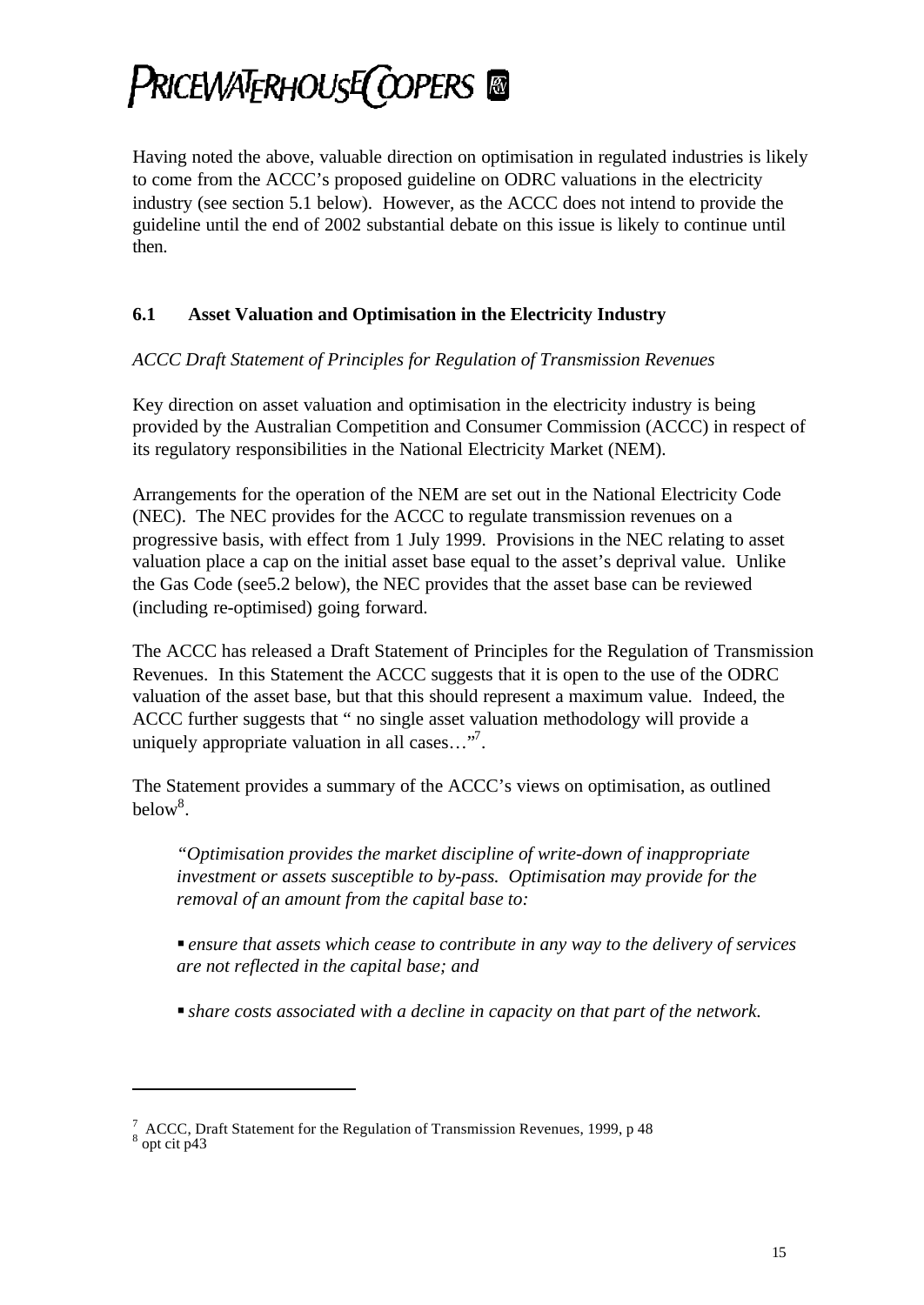*Discretion is available in deciding how the optimal system configuration should be determined. Even in the absence of alternative technologies there is an issue as to what level optimisation should be considered and whether it should be done in respect of each item of infrastructure or on a system-wide basis. There is clearly an important trade-off in the level of detail considered and the cost of conducting the evaluation. The concept of a* [Modern Engineering Equivalent] *for identifiable segments or modules of infrastructure is a practical application of this trade-off. For the most part it is expected that technological change will manifest itself through incremental reductions in the cost of* [Modern Engineering Equivalents].

*Generally, a top-down approach, which considers infrastructure from a system-wide perspective is important since it allows major differences from existing infrastructure to be quickly identified. Moreover, the top-down approach can more readily accommodate the impact of new or alternative technologies, For example, an optimal solution may do away with existing types of infrastructure and may involve a totally different transport mechanism or product to satisfy associated final demand in end markets. Such solutions may only be apparent when the customer base and services provided are considered in the broadest possible perspective.*

*Further, in relation to optimisation there is an issue of timing. This occurs because capital expenditures are based on demand projections for certain periods of time. Overbuilding of the system may well be a reflection of anticipated growth in demand, The question for the valuer therefore is what level of overbuilding should the optimisation consider, based on projected demand growth ? The options include considering only current demand, that is paying no attention to future growth, or some other length of time."*

The Statement also directly draws specific attention to the matter of optimisation of the value of easements, but concludes that it would seem appropriate to value the optimised portfolio of easements as an integral part of the broader optimisation assessment.

The Statement also conveys the ACCC's intention to provide guidelines on the conduct of ODRC valuations, including the matter of optimisation, by 31 December 2002.

### **6.2 Asset Valuation and Optimisation in the Gas Industry**

Owners of natural gas transmission and distribution pipelines throughout Australia are regulated in accordance with the *National Third Party Access Code for Natural Gas Pipeline Systems* ('the Gas Code').

The Gas Code provides for an initial capital base to be established for each regulated pipeline. Section 8.10 of the Gas Code provides broad principles for establishing the initial Capital Base and suggests that it should lie between a historic cost value and the value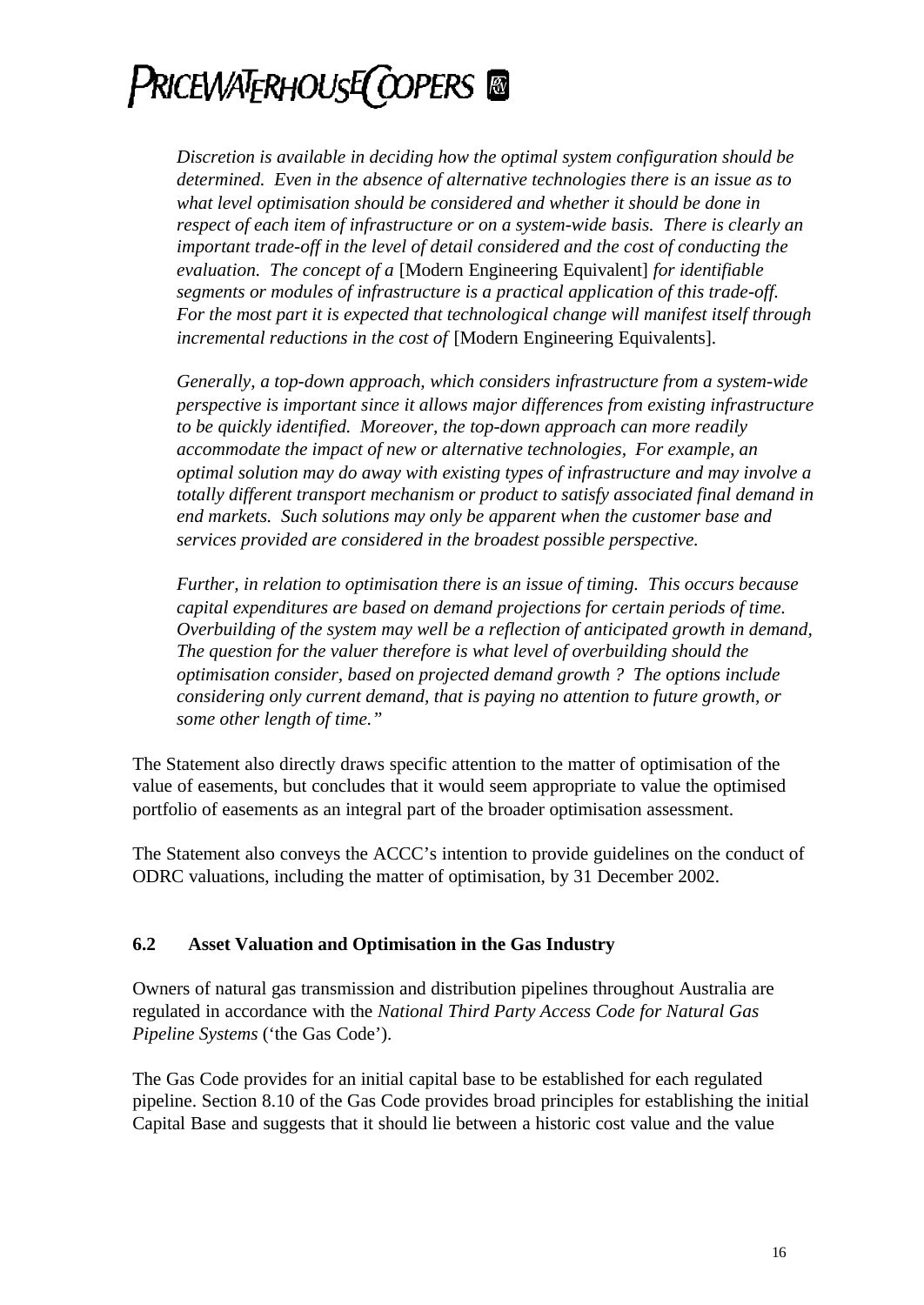resulting from the application of the ODRC methodology. The Gas Code does not suggest how the ODRC methodology is to be applied or how the asset optimisation should be undertaken.

Once the initial capital base is established it is then adjusted mechanistically over time to reflect capital expenditure, inflation and depreciation. Aside from these changes, and in contrast to the approach in the electricity industry, the Capital Base is not reviewed or 'reoptimised' over time, with two exceptions.

The first exception is that an element of 'optimisation' is introduced in that the regulator can require the capital base to be reduced in respect of redundant capital (which is defined as an asset that ceases to contribute in any way to the delivery of Services). However, this relatively restrictive definition of redundant capital (which allows an asset to be used sparingly, or even only in a reserve capacity, but still maintain its value in the asset base) ensures that the value of any redundant capital will in most circumstances be minimal. An asset that is removed from the capital base on the basis of being redundant can be reintroduced to the asset base at a later date if it subsequently starts contributing to the delivery of services.

The second exception is that capital expenditure on an asset is not automatically added to the capital base where it does not pass an 'economic feasibility test'. If the asset fails to pass the test and does not have certain other attributes, only that part of the capital expenditure that passes the test may be added to the capital base. The remainder of the capital expenditure may be placed in a 'speculative investment fund' and subsequently added to the capital base when use of the asset increases such that the test is passed.

Final decisions on access and compliance with the Gas Code have been made by the ACCC and ORG (in respect of the Victorian gas transmission and distribution assets) and IPART (in respect of Great Southern Network's (GSN's) Wagga Wagga gas distribution network).

The ACCC and ORG endorsed an initial Capital Base determined in accordance with the ODRC approach. The ODRC valuations were undertaken by consulting engineers Gutteridge Haskins and Davey (GHD) and subsequently reviewed by consultants engaged by the ORG. The ACCC and ORG endorsed key assumptions made by GHD including:

ß that the optimised system should take account of the existence or otherwise of infrastructure such as roads and buildings (ie a brownfields approach to valuation); and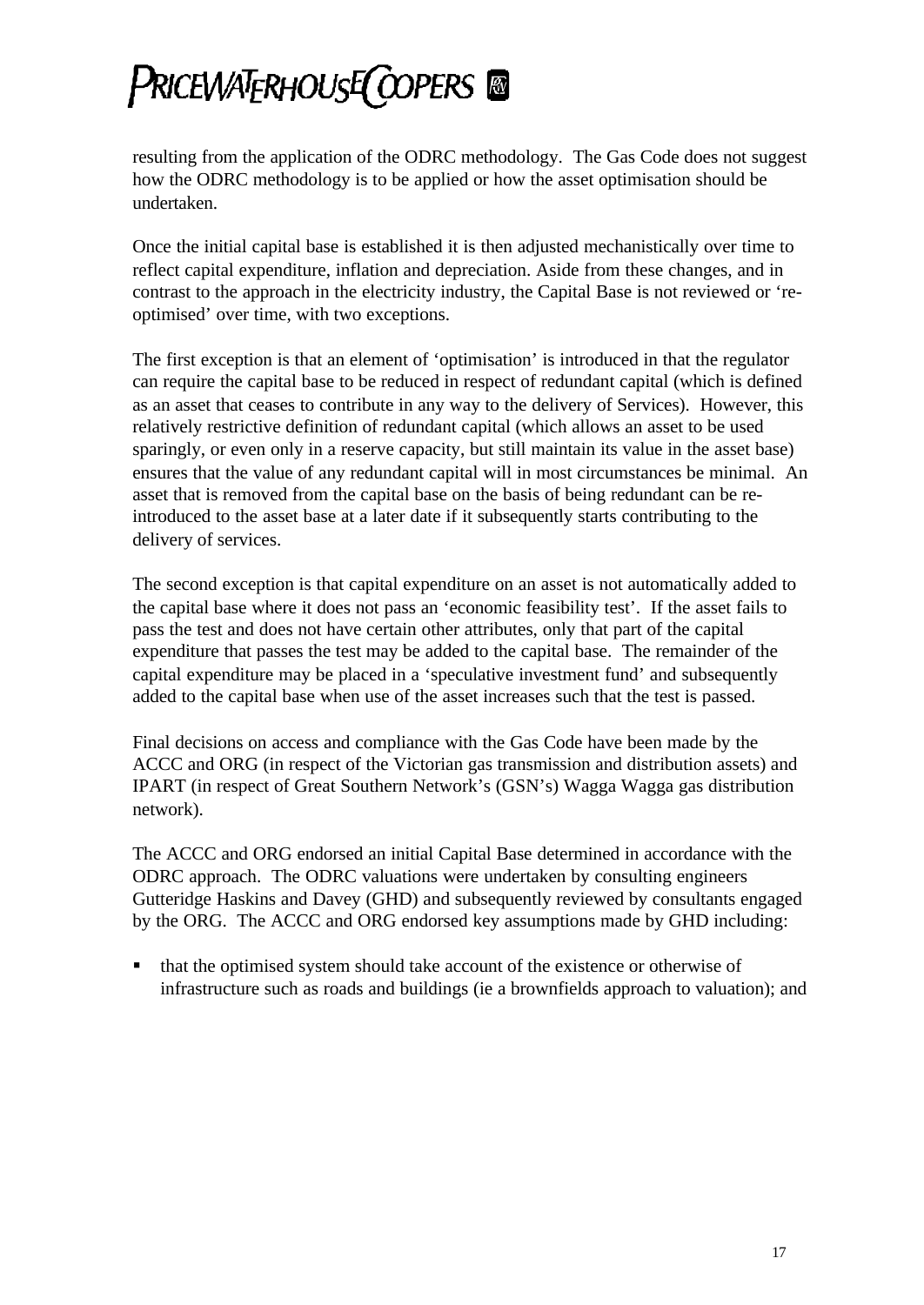ß that the network would be built instantaneously to a configuration that is optimal for existing and projected demand (as distinct from an assumption that the network has grown incrementally as it would in the normal course of business). The ORG believed that this approach is more consistent with the valuation that would occur in a competitive or contestable market as a new entrant would always configure its plant to minimise costs.

The effect of optimisation of the transmission system was to reduce its replacement cost by 9%.

In contrast, IPART elected not to use an ODRC approach to the valuation of GSN's Network. Instead, IPART has chosen to use a combination of methodologies combined with ODRC to conclude that a specified figure of \$28m. This method is referred to as a 'line in the sand' approach.

### **6.3 Asset Valuation and Optimisation in the Rail Industry**

IPART has addressed the issue of optimisation in the rail industry in its 1999 Final Report on the NSW Rail Access Regime. In the report IPART details arguments for the need to have regard to a range of asset valuation methodologies, and also includes a discussion of the key asset valuation methodologies and their associated merits.

As noted elsewhere in this document, IPART has supported the use of an ODRC approach to the valuation of the relevant rail network, and in doing so:

- ß supported the use of a five year period between ODRC valuations; and
- In supported the use of an allowance of five years demand growth forecast in the optimisation process.

IPART also emphasised the sensitivity of the ODRC valuation to the use of either the greenfields or brownfields replacement cost valuation approaches and suggested that both greenfields and brownfields valuations should be considered when undertaking valuations.